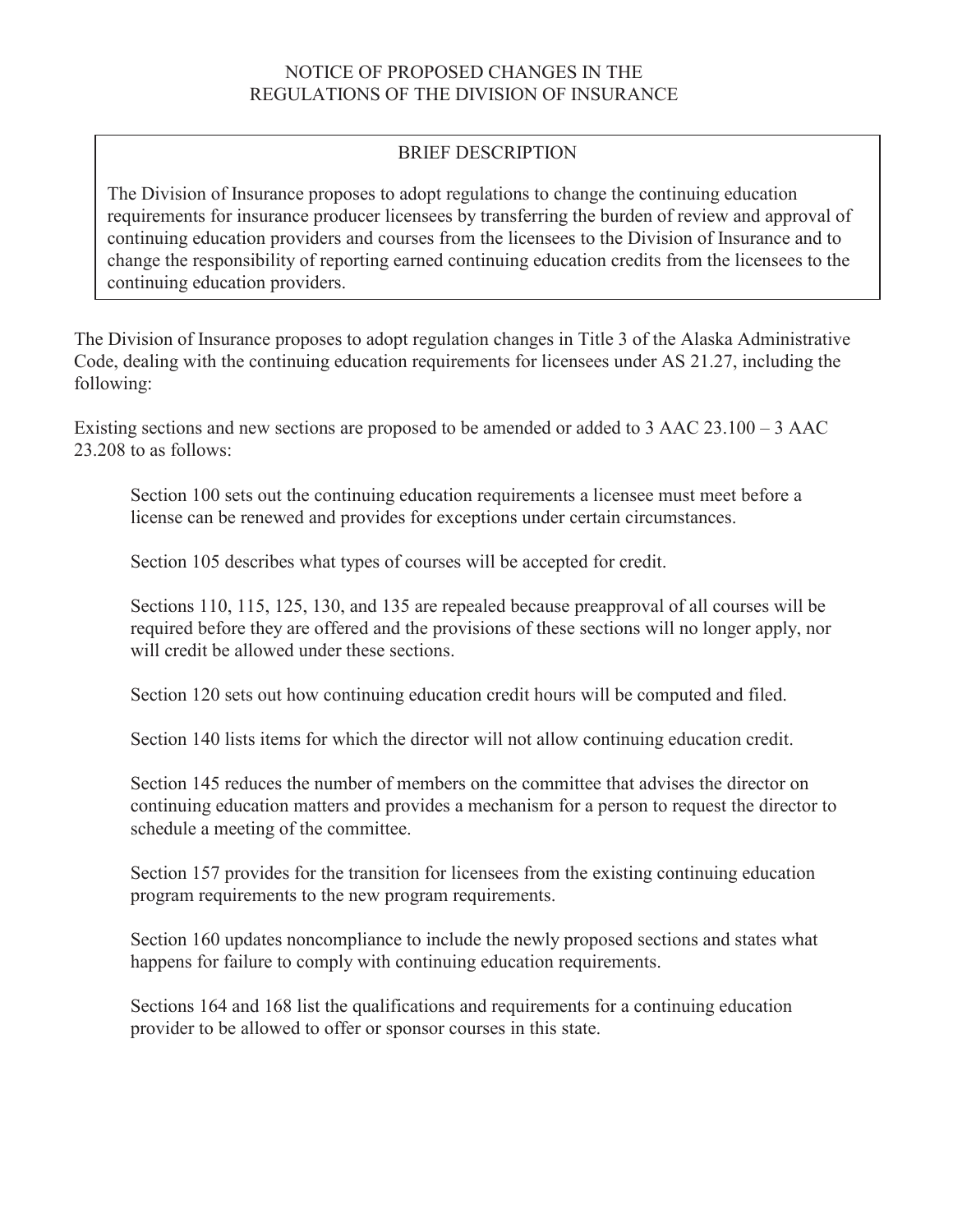Section 172 states when and what a continuing education provider must do to be renewed by the director and the consequences of not renewing.

Section 176 provides for suspension or revocation of a continuing education provider.

Section 180 addresses referrals to a continuing education provider.

Section 184 lists the qualifications for a continuing education instructor and requires a continuing education provider to maintain documentation regarding the qualifications of a continuing education instructor.

Section 188 outlines the requirements for approval of a continuing education course.

Section 192 lists advertising requirements of a continuing education course.

Section 196 states when and what a continuing education provider must do to renew a continuing education course and the consequences of not renewing.

Section 200 provides for revocation of a continuing education course.

Section 204 informs what a licensee must do to request credit for a non-approved course from a non-approved provider.

Section 208 provides definitions for the proposed regulations, which were previously listed in section 170, now proposed to be repealed.

3 AAC 26.778 and 3 AAC 26.789 are amended to correct the cite references to the new cite.

3 AAC 31.060 is amended to establish fees for services performed under 3 AAC 23.100 – 3 AAC 23.208.

You may comment on the proposed regulation changes, including the potential costs to private persons of complying with the proposed action, by submitting written comments to the Division of Insurance; Attention: Linda Brunette; P.O. Box 110805; Juneau, AK 99811-0805 or by e-mail to Linda.Brunette@alaska.gov; or fax to (907) 465-2816. The comments must be received **no later than 5:00 p.m., Alaska Daylight Time, August 28, 2013**.

Oral or written comments also may be submitted at a hearing to be held on **Monday, August 19, 2013** in the  $15<sup>th</sup>$  floor conference room, 550 West Seventh Avenue, Suite 1540, (Atwood Building) Anchorage, Alaska. The hearing will be held from **10:30 a.m. to 11:30 a.m., ADT**, and may be extended to accommodate those present before 11:30 a.m. who may not have had the opportunity to comment.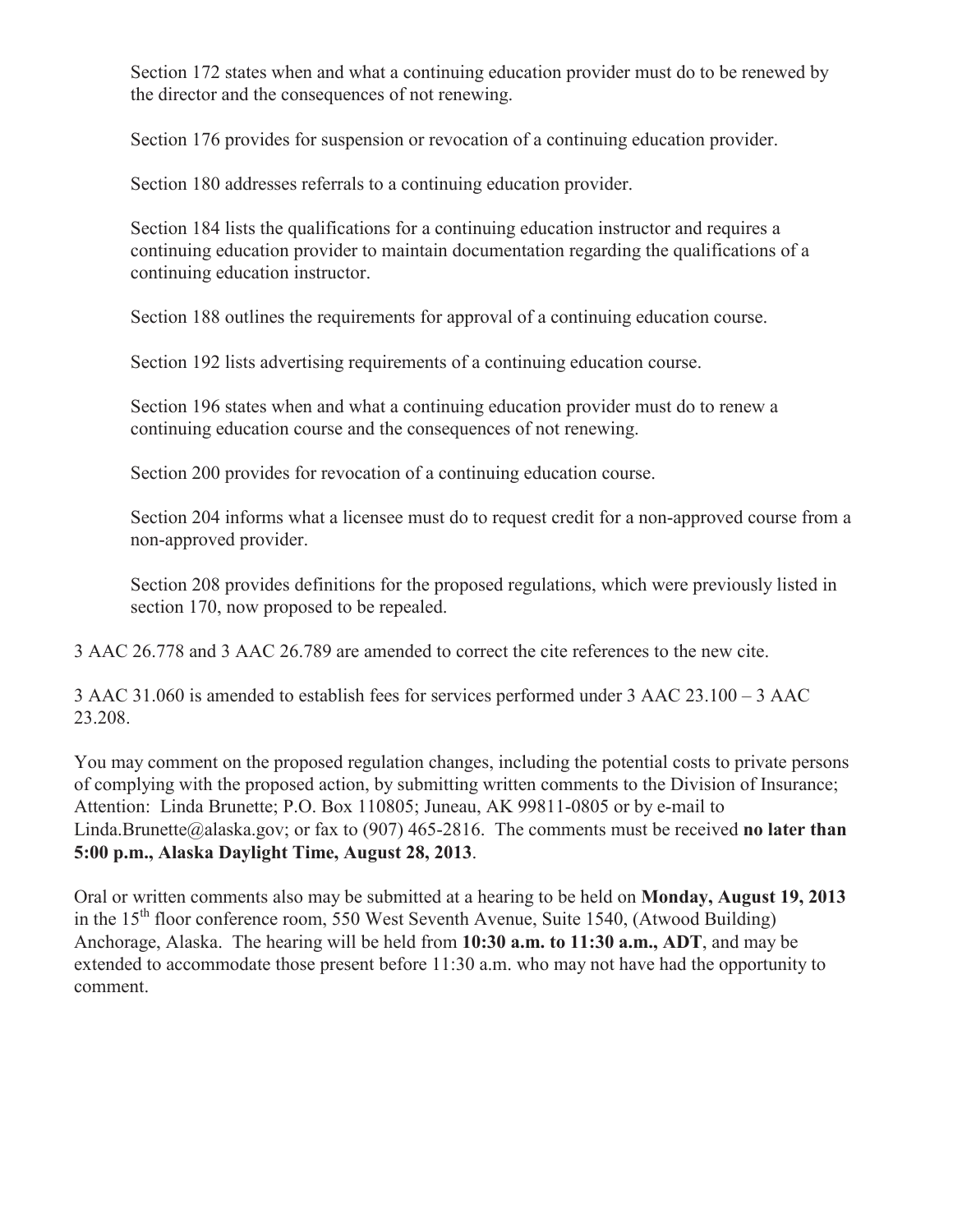If you are a person with a disability who needs a special accommodation in order to participate in the process, please contact Barbara Karl at (907) 269-7900, or TDD (907) 465-5437 no later than August 15, 2013 to ensure that any necessary accommodations can be provided.

For a copy of the proposed regulation changes, please contact the Division of Insurance by telephoning (907) 269-7900 in Anchorage or (907) 465-2515 in Juneau, or via the Internet at http://www.dced.state.ak.us/insurance/Insurance/notices.html

After the public comment period ends, the Division of Insurance will either adopt these or other provisions dealing with the same subject, without further notice, or decide to take no action on them. The language of the final regulations may be different from that of the proposed regulations. YOU SHOULD COMMENT DURING THE TIME ALLOWED IF YOUR INTERESTS COULD BE AFFECTED. Written comments received are public records and are subject to public inspection.

**Statutory Authority:** AS 21.06.090; 21.06.250; AS 21.27.020; and AS 21.75.045. **Statutes Being Implemented, Interpreted, or Made Specific:** AS 14.43.148, AS 21.27.020; 21.27.025; 21.27.150; 21.27.350; 21.27.380; 21.27.390; AS 21.34.040; AS 21.36.020; 21.36.030; 21.36.040; 21.36.050; 21.36.355; 21.36.900; AS 21.66.210; AS 21.75.045; and AS 25.27.244. **Fiscal Information:** This action is not expected to require an increased appropriation.

DATE: July 23, 2013.

 $\Lambda$  Kolb

Bret S. Kolb Director of Insurance